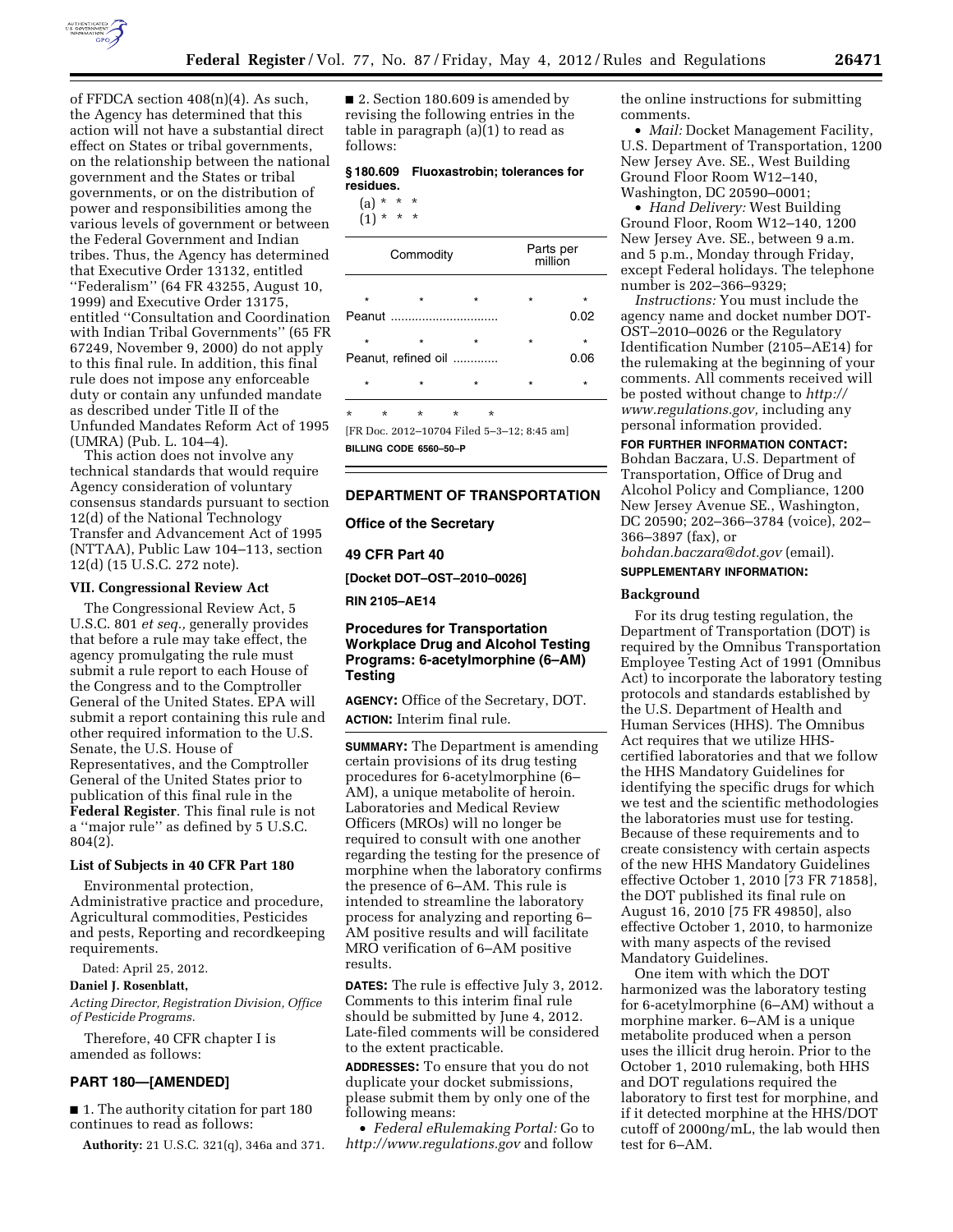In our final rule, we discussed the concern some commentors had about whether morphine needed to be present with a confirmed positive 6–AM result. We discussed the data and studies submitted to the docket addressing the question of whether there was research or studies showing that morphine must also be present and at what quantitations. As stated at 75 FR 49856, based on the comments to the docket and multiple scientific publications, the facts were:

• 6–AM confirmed positive tests do not need a morphine marker;

• Data showed that when one looks for morphine as a marker, it most always exists above the morphine confirmation cutoffs or above Limit of Detection (LOD); and

• If the morphine marker does not exist on a 6–AM positive result, there is ample scientific reason to strongly suggest recent heroin use.

We decided that, until more experience was gained with the new testing procedures for 6–AM, we would place additional requirements on the laboratories and the MROs. Specifically, when morphine was not detected at the HHS/DOT cutoff of 2000ng/mL, we added a requirement for the laboratory and MRO to determine whether morphine was detected at the laboratory's LOD. If morphine was not detected at the laboratory's LOD, the laboratory and MRO were to report that result to DOT's Office of Drug and Alcohol Policy and Compliance (ODAPC). After consulting with ODAPC, the MRO would make a verified result determination, keeping in mind that there is no legitimate explanation for 6–AM in the employee's specimen [see § 40.151(g)].

#### **Policy Discussion**

From the October 1, 2010 effective date of the final rule through September 30, 2011, ODAPC has received, on average, 14 results per month from the laboratories and MROs that a specimen was positive for 6–AM with no morphine at the laboratory's LOD. During this period, we learned that the laboratory LODs ranged from 100ng/mL to 600ng/mL, and were set in accordance with National Laboratory Certification Program guidance to them.

As part of our monitoring process and with the varying LODs in mind, DOT worked with HHS to have their contractor, RTI International (RTI), conduct a study of those DOT specimens reported to ODAPC as confirmed positive for 6–AM and negative for morphine. The scope of the study was "\* \* \* to verify the atypical results obtained by the laboratories, to

determine if other drugs or metabolites present in the specimen could explain the absence of morphine, and to determine if something other than heroin use could explain the presence of 6–AM.'' 1 The study consisted of aliquots (from the A bottles) of DOT specimens received by the laboratories between October and December 2010 and reported by the laboratory to the MRO as confirmed positive for 6–AM and negative for morphine.

The study reconfirmed the presence of 6–AM in all the specimens. By reconfirming the 6–AM results, the study confirmed "\* \* \* that the presence of 6–AM in these specimens was not due to laboratory contamination or 6–AM production during analysis.'' Morphine levels of >5ng/mL were also detected in all but 6 of the specimens. For these 6 specimens, the report went on to say that, ''While atypical for heroin exposure and metabolism, the remaining 6 specimens' results are consistent with literature reports of atypical 6–AM results after heroin exposure.'' The authors determined that other drugs or metabolites present in the specimen were not responsible for the absence of morphine. Furthermore, the study concluded, ''There was no evidence indicating that the 6–AM originated from a source other than heroin." $^{\rm 2}$ 

Based upon these facts and researchbased conclusions, there is no longer a need for laboratories to detect the present of morphine below the HHS/ DOT established morphine cutoff of 2000ng/mL and for MROs to confer with ODAPC on verifying these 6–AM results. Based on the RTI study, morphine may be present below the laboratory's LOD. As we indicated in the preamble of the final rule [75 FR 49856], for those specimens where morphine was not present we believe there is a scientific explanation. Therefore, we will amend 49 CFR 40.87 and 40.97 to say that if the laboratory confirms a specimen as positive for 6– AM, and morphine is not at or above the 2000ng/mL cutoff, the laboratory will report the specimen results to the MRO without any additional testing for morphine. We will also revise 49 CFR 40.139 and remove section 40.140. Furthermore, the MRO will conduct the verification as he or she would for any other laboratory confirmed positive test result, with the understanding there is

no legitimate explanation for the presence of 6–AM in the employee's specimen regardless of the morphine result.

# **Regulatory Analyses and Notices**

#### *Authority*

The statutory authority for this rule derives from the Omnibus Transportation Employee Testing Act of 1991 (49 U.S.C. 102, 301, 322, 5331, 20140, 31306, and 54101 *et seq.*) and the Department of Transportation Act (49 U.S.C. 322).

#### *Administrative Procedure Act*

The Department has determined this rule may be issued without a prior opportunity for notice and comment because providing prior notice and comment would be unnecessary, impracticable, or contrary to the public interest since this rule was thoroughly discussed in a prior final rule effective October 1, 2010 [75 FR 49850]. This rule will reduce the burden on laboratories and MROs since it will remove certain provisions of the drug testing regulation which currently require the laboratories and MROs to confer with each other and ODAPC regarding laboratory tests positive for 6–AM with no morphine at the laboratory's LOD. It will also remove requirements for further laboratory testing where 6–AM is detected without the presence of morphine.

Providing an opportunity for prior notice and comment before publishing this interim final rule (IFR) would be unnecessary since it is based upon a final rule [75 FR 49850, August 16, 2010] that followed public notice and comment. In that rule we indicated we would determine what our first year of testing would reveal regarding the screening and confirmation testing of 6– AM and the presence of morphine. The first year has passed and from the information provided by the laboratories and MROs, and the collaborative scientific study with HHS, we learned morphine may be present below the laboratory's LOD. In addition, for those few specimens where morphine was not present the study stated that such results were consistent with literature reports of atypical 6–AM results after heroin use.

Providing an opportunity for notice and comment before publishing this IFR is also unnecessary since it makes only minor procedural and burden-relieving amendments to the rule text. Specifically, the rule will no longer require laboratories and MROs to consult with one another regarding the testing for the presence of morphine when the laboratory confirms the

<sup>1</sup>Anomalous Results of Morphine and 6- Acetylmorphine in Urine Specimens, Abstract at the 2011 Joint Meeting of Society of Forensic Toxicologists (SOFT) & The International Association of Forensic Toxicologists (TIAFT), San Francisco, CA, September 25–30, 2011. 2 *Ibid.*